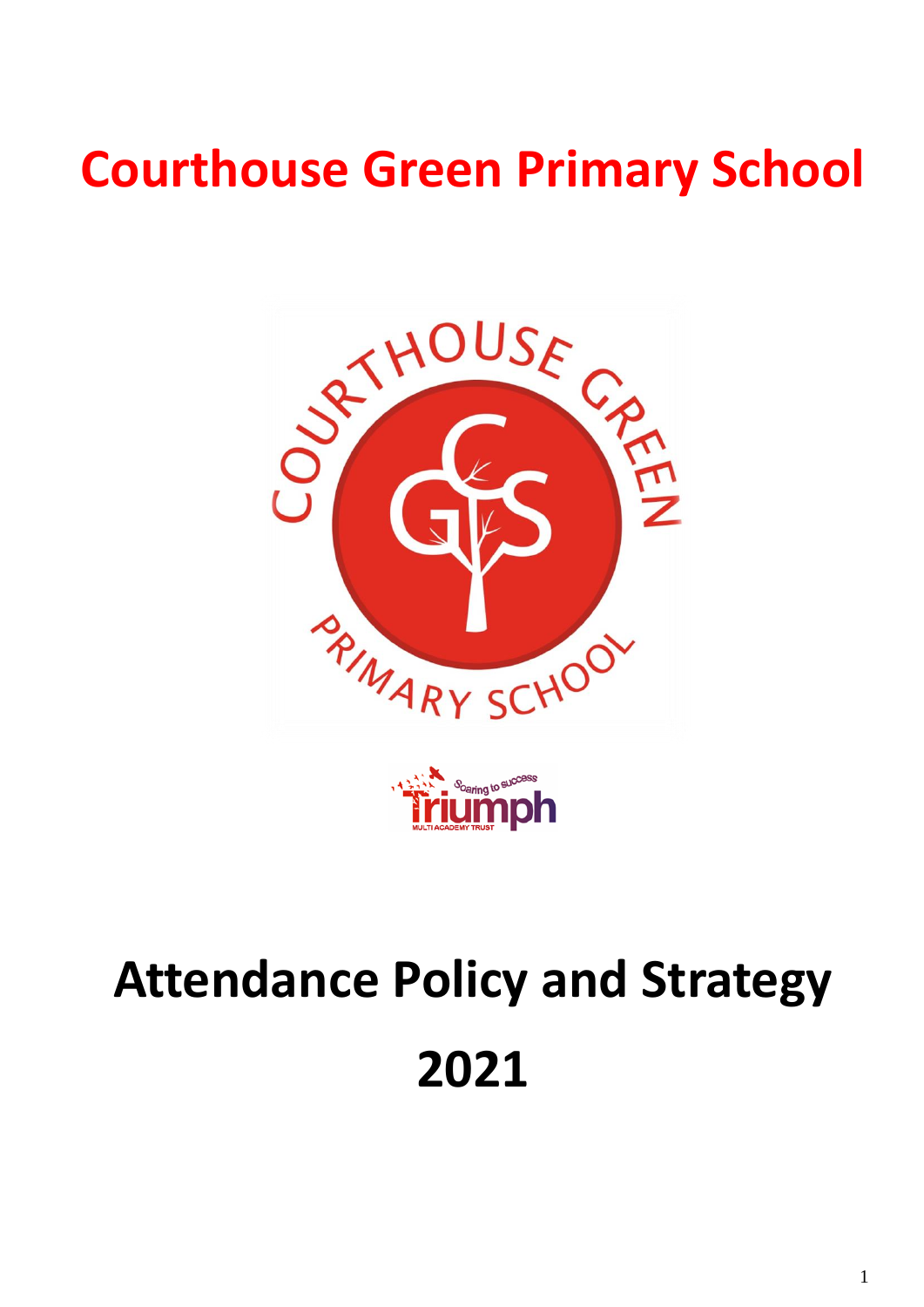



## **Attendance Policy and Strategy** *'pupils need to attend school regularly to benefit from their education'*

#### **Vision**

Every child in our school will receive the very best of learning opportunities to enable them to achieve academic excellence and personal growth.

#### **Rationale**

We believe that ensuring the best possible school attendance for all pupils is a school priority in order to enable children to achieve their best. Children with poor attendance tend to achieve less in both primary and secondary school.

#### **Our aims**

- All children achieve the Government minimum target of 96% attendance in an academic year.
- Reduce the percentage of authorised absences to below 4%
- Support parents in performing their legal duty by ensuring that their children attend school regularly (96%+)
- Follow the Government guidance (July 2019) to not authorise any request of leave of absence during term time for holiday purposes
- Reduce the percentage of persistent absences

#### **Objectives**

In order to achieve our aims the following objectives have to be put into practice: -

- Work in partnership with parents to ensure that education and school attendance is valued.
- Maintain an up to date admission and attendance register.
- Keep parents informed at all stages of attendance.
- Ensure that school procedures are in place for the monitoring of pupil absence to keep parents informed.
- Ensure that school procedures are in place and reflect those of Government guidance (July 2019).
- Ensure that the school procedures are in place for working with the Health Service when a pupil has been identified as having persistent absences due to illness.
- Ensure that all attendance is above the Government threshold for being persistently absent from school (attendance must be 90% and above).

#### **School Procedures to celebrate and encourage high attendance**

We maintain and promote good attendance and punctuality, striving to be in line or exceeding national attendance figures, through:

- All children earn **collaboration cup** points for their class for being in school each day and for being on time.
- Classes who achieve 100% attendance are rewarded weekly with additional **collaboration cup** points.
- Children who have 100% attendance each term are rewarded in assembly with a 100% attendance certificate.
- $\bullet$  Each classroom has an attendance display and a Bingo card ( $1^{st}$  term 10 full houses earns 50 Collaboration points) and class teachers refer to them daily to motivate and engage the children to achieve the school's target. Each class will come up with a chant/celebration to do every morning that they have a full house. The weekly winner sits on the bench in assembly.
- The class with the highest attendance is announced in assembly and that class gets Five Minute Friday- 5 minutes extra playtime on a Friday.

The following procedures outline the **strategies** that our school uses to improve and monitor attendance as well as how we keep parents informed of their child's attendance. This is in accordance with guidelines from the Government Guidance (July 2019). At all times parents will be kept informed of any concerns regarding attendance and will be given every opportunity to have help and support in getting their child to school regularly and on time. Every child's attendance is reported termly to Governors and at the end of each academic year in the Headteachers Report to Governors.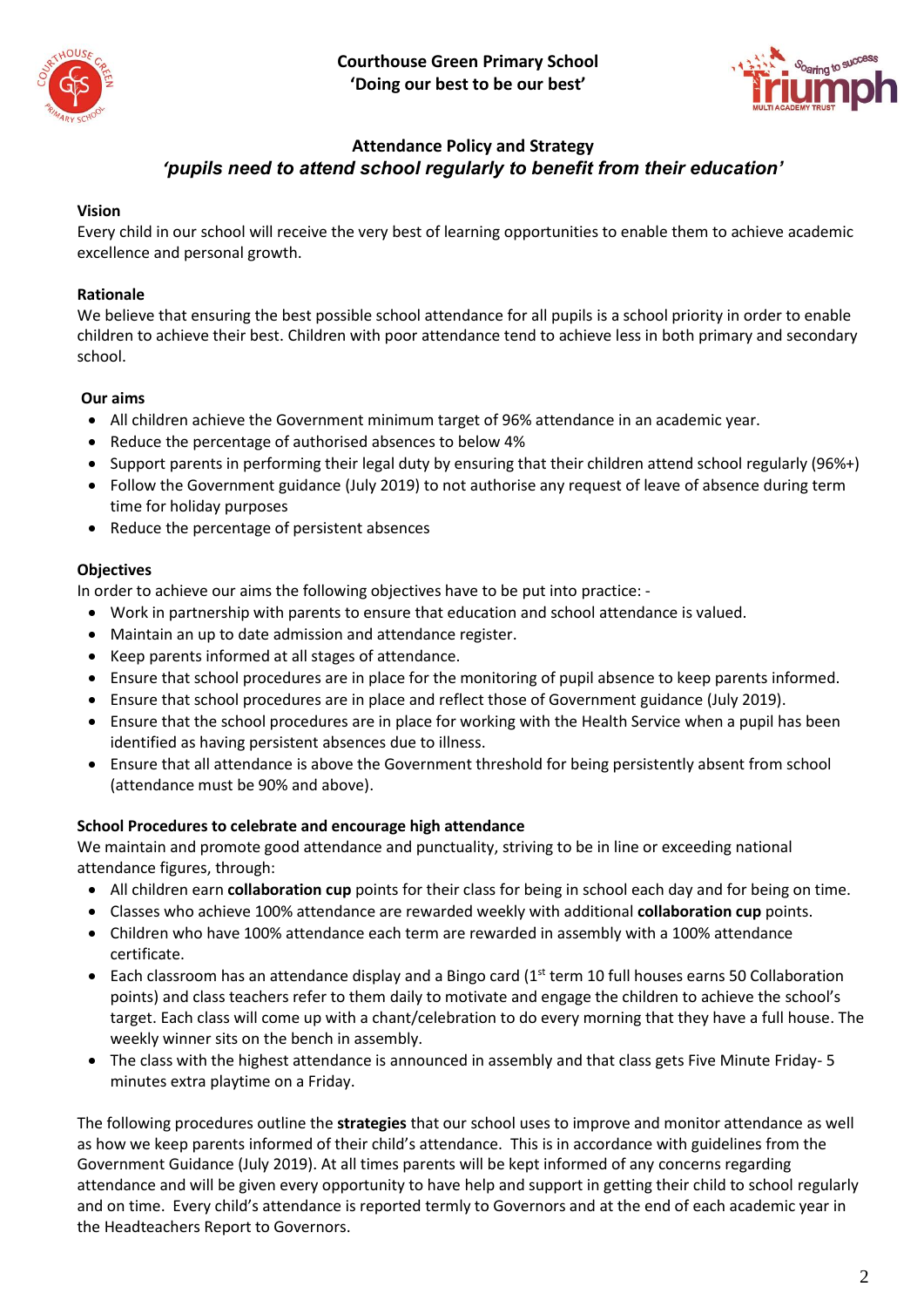- 1. Reporting absence we expect all parents/carers to notify school on the first day of absence and continue to keep school informed for the duration of the absence (speak in person or by phone to a member of office staff or leave message on school's answer phone).
- 2. First day calling we call all parents on a daily basis if we have not been given a reason for a child's nonattendance, when we get no response from parents, we complete a home visit to ensure proper safeguarding action can be taken if required.
- 3. Monitor attendance weekly The Pastoral senior leader (Kate Halfpenny) and our Learning Mentor Team meet weekly to discuss attendance records, concerns and agree any action to be taken. This is to ensure that our school's attendance figures are in line with and are meeting school's target for attendance (2020-21) it is 96%+). The Pastoral lead /Attendance lead meet with external agencies on a half termly basis to discuss ongoing concerns.
- 4. Weekly reports are provided to Senior Leaders of each class's attendance, individual pupil attendance is also closely monitored by senior leaders.
- 5. Letters to inform parents of their child's attendance:
	- All parents receive a termly letter which updates them on their child's attendance
	- Learning Mentors support children in school when their attendance falls below 94% through the use of an attendance reward chart
	- When a child's attendance falls below 92% a letter will be sent to parents requesting a further meeting with them to inform them that all future absences will require medical evidence. Failure to provide medical evidence may result in the absence being recorded as unauthorised.
	- When attendance drops below 90% we refer to Early Help to address or improve attendance
	- 85% Attendance informs parents that the Early Help team will be making contact with them to discuss/offer further support – this is in the form of a Parent Contract agreed by all parties to bring improvement in attendance and to avoid prosecution.
	- Chronic illness/special circumstances letter recognises that there are exceptional circumstances for a child's poor attendance whilst informing parents of their child's percentage attendance it also offers support and a link with the Learning Mentor.

#### **Support for families to improve attendance**

- All communication sent home will have a solution focussed "Top Tip" included
- All attendance letters and information sent home will be on postcards and focus on key messages
- Attendance figures sent out each half term will be clear and simple to read
- Failure to improve attendance will lead to an invite to Parent Workshops

| Stage 1                                         |                                                 |
|-------------------------------------------------|-------------------------------------------------|
| Lates                                           | <b>Low Attendance</b>                           |
| Postcard invite sent to meeting                 | Postcard invite sent to meeting                 |
| Establish difficulties                          | Establish difficulties                          |
| Offer Courthouse Green alarm clock              | "Staying Healthy" pack                          |
| Postcard sent to celebrate change once improved | Postcard sent to celebrate change once improved |
| Stage 2                                         |                                                 |
| Lates                                           | <b>Low Attendance</b>                           |
| Postcard invite sent to meeting                 | Postcard invite sent to meeting                 |
| U Code Letter                                   | Medical Evidence letter                         |
| Improving Attendance/Lates parent workshop      | Improving Attendance/Lates parent workshop      |
| Postcard sent to celebrate change once improved | Postcard sent to celebrate change once improved |
| Stage 3                                         |                                                 |
| Lates                                           | Postcard invite sent to meeting                 |
| Postcard invite sent to meeting                 | Individual Attendance Chart                     |
| Routine tick chart for home                     | School Nurse Referral                           |
| Individual sticker chart in school              | In school "Attendance Buddy"                    |
| Attendance session with child                   | Postcard sent to celebrate change once improved |
| Postcard sent celebrate change once improved    |                                                 |

#### **Children educated off site**

When children are present at an off-site educational activity that has been approved by the school, they will be given code B, as we are certifying that the education is supervised and appropriate, the alternative provider notifies us of the child's non-attendance and our procedures are then followed.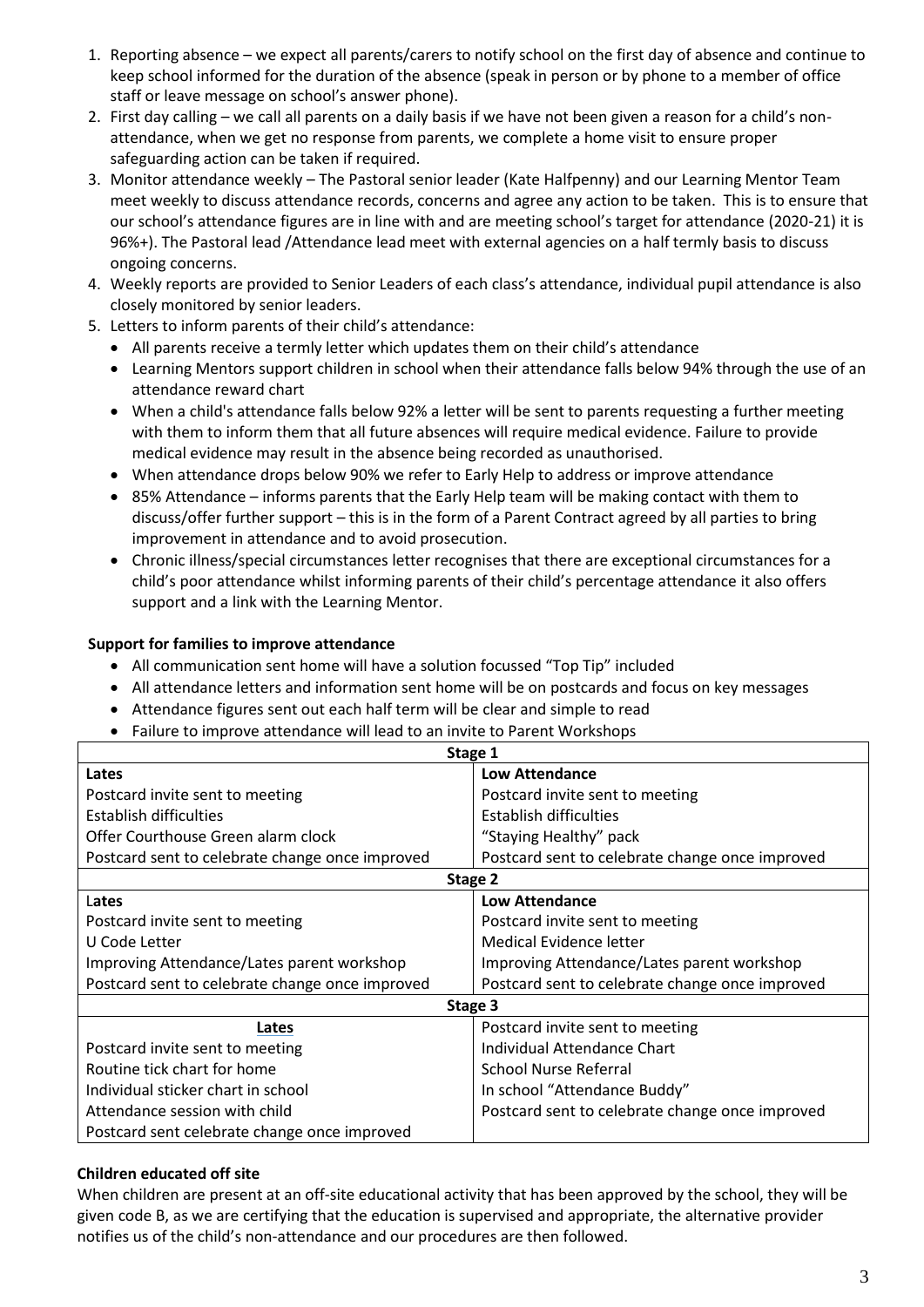#### **Term Time Leave of Absence**

We aim to work with parents to ensure that all parents understand the importance of uninterrupted education. A leave of absence request during term time will only be authorised if deemed to be in exceptional circumstances by the Headteacher. Amendments to The Education (Pupil registration) (England) 2006 regulations state that Headteachers may not grant any leave of absence during term time unless there are exceptional circumstances. We do not believe holidays during term constitute as exceptional circumstance.

Parents are required to complete a form notifying the reason for the absence from school and the dates, including the expected date of return. The Headteacher will consider all requests on an individual basis. If a child has more than 10 days absence from school, any further unreasonable absences will be recorded as unauthorised. All absences authorised and unauthorised will go on a child's record. Long term absences due to visits overseas will require a letter to the Chair of Governors as well as a completed Leave of Absence Form. All absence due to holiday will incur a fine per pupil once the absence is over 5 days.

#### **Safeguarding Procedures and Attendance**

Courthouse Green sets high expectations for attendance at school. As a result of this, we monitor carefully any period of absence and visit the family home of any child whose parent or carer has not contacted the school to explain the absence. After three days absence we will visit the family home regardless of contact made. If we are unable to locate a child, we will contact the police to complete safe and well checks. We will undertake every reasonable task to find a child and support them back into school, including - using all contact details supplied to us by parents and carers, asking friends and their parents for information and asking neighbours or siblings/relatives' schools or workplaces for further information. Should we have further concerns, and a child is absent for 20 days, we will complete the CME documentation as set out in DfE guidance - Children Missing Education 2016 DfE

Where we have concerns that children and their families have moved out of the area, or are unable to attend school for reasons that cause concern – fleeing DV; FGM; criminal behaviour; substance misuse; poor mental health etc, then we will refer to MASH as appropriate. Staff are fully aware of all concerns that may lead to absences from school and receive regular updates on the various issues during staff training. These additional measures were added to our policies following a serious case review in 2019.

#### **Children missing in education**

Where the parent of a child notifies the school that the pupil will live at another address and will move to a new school, we will record in the admission register the new address, and the date from when it is expected the child will attend this new school. The child will only be removed from register once the new school has confirmed their attendance. If we receive no such confirmation, we will continue to complete safe and well checks and will inform the local authority that the child is missing.

#### **Home Educated Children**

On receipt of written notification to home educate, we will inform the local authority that the child is to be deleted from the admission register.

#### **Fixed Penalty Notices**

Fixed penalty notices will be applied for in the following circumstances –

- A child has a period of ten sessions of unauthorised absence in a 25-day period (5 school weeks)
- If a parent takes a child out of school for a holiday that will incur 5 days absence from school
- If a pupil has not returned to school after a school holiday within 5 days

Remember – lateness after 9.15 a.m. will incur an unauthorised absence mark in the register and therefore count towards any fixed penalty application. The current fine for fixed penalty notices is £60 per parent, per child. Non payment of this amount within 21 days will lead to the fine doubling in amount. Non payment at this point will lead to prosecution.

### **Partnerships**

Our school values working in partnership with parents/carers and with the wider school community and sees this as an essential part of promoting good attendance. Partnership working will be promoted through discussion